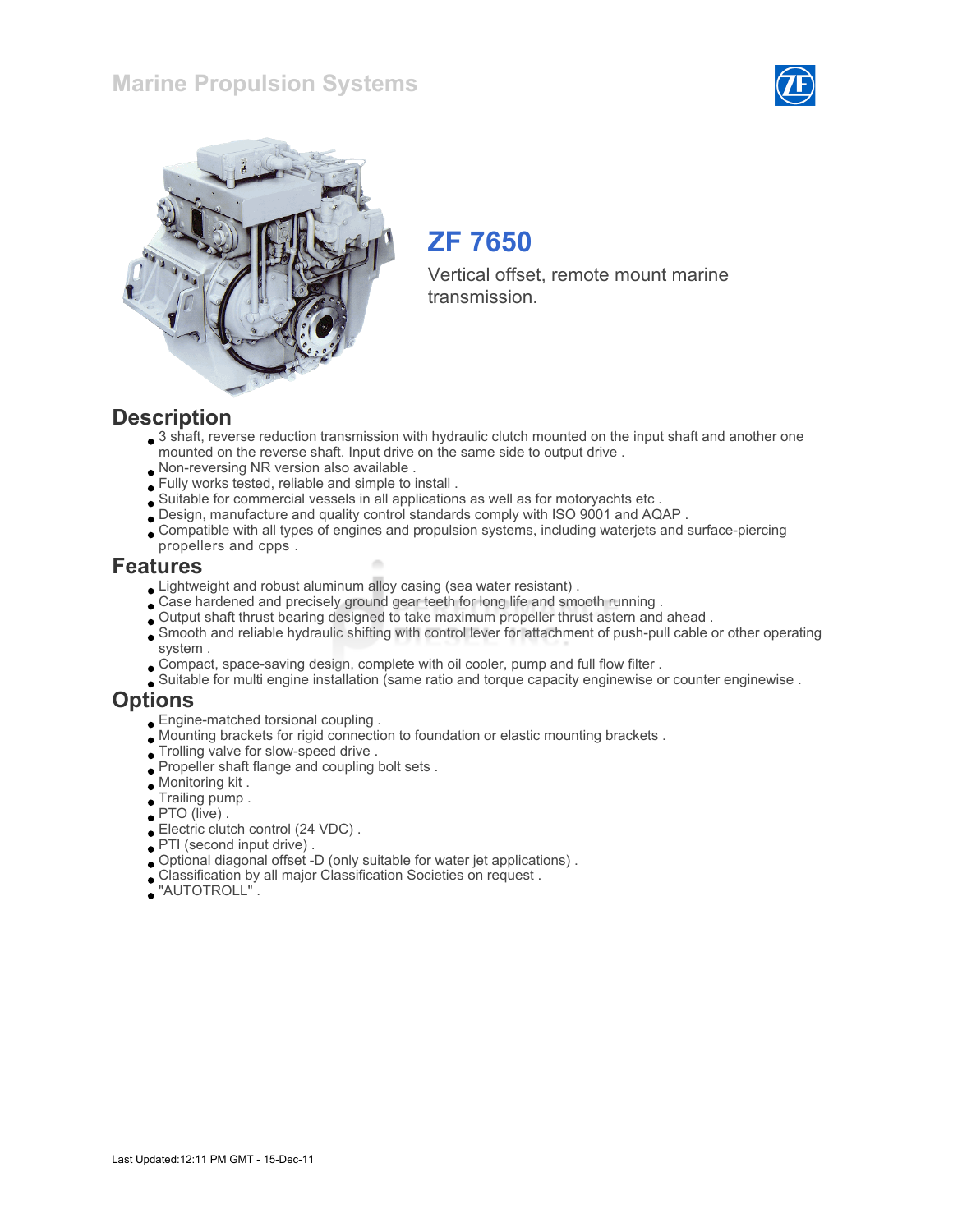

### Pleasure Duty

| <b>RATIOS</b>                                                         | MAX.<br><b>TORQUE</b> | POWER/RPM<br><b>INPUT POWER CAPACITY</b> |                                                                         |    |           |          |                    | MAX.<br><b>RPM</b> |    |          |      |
|-----------------------------------------------------------------------|-----------------------|------------------------------------------|-------------------------------------------------------------------------|----|-----------|----------|--------------------|--------------------|----|----------|------|
|                                                                       | Nm                    | ftlb                                     | <b>kW</b>                                                               | hp | <b>kW</b> | hp       | kW                 | hp                 | kW | hp       |      |
|                                                                       |                       |                                          |                                                                         |    |           | 1800 rpm |                    | 2000 rpm           |    | 2100 rpm |      |
| $1.485^*$ , $1.828^*$ , $2.037$ , $2.231^*$ ,<br>2.565. 2.773*. 2.905 | 13400                 |                                          | 9883 1.4031 1.8816 2526 3387                                            |    |           |          | 2806   3763   2947 |                    |    | 3951     | 2300 |
| $\blacksquare$ 3.174*                                                 | 12800                 |                                          | 9441   1.3403   1.7974   2413   3235   2681   3595   2815   3775   2300 |    |           |          |                    |                    |    |          |      |

\* Special Order Ratio.

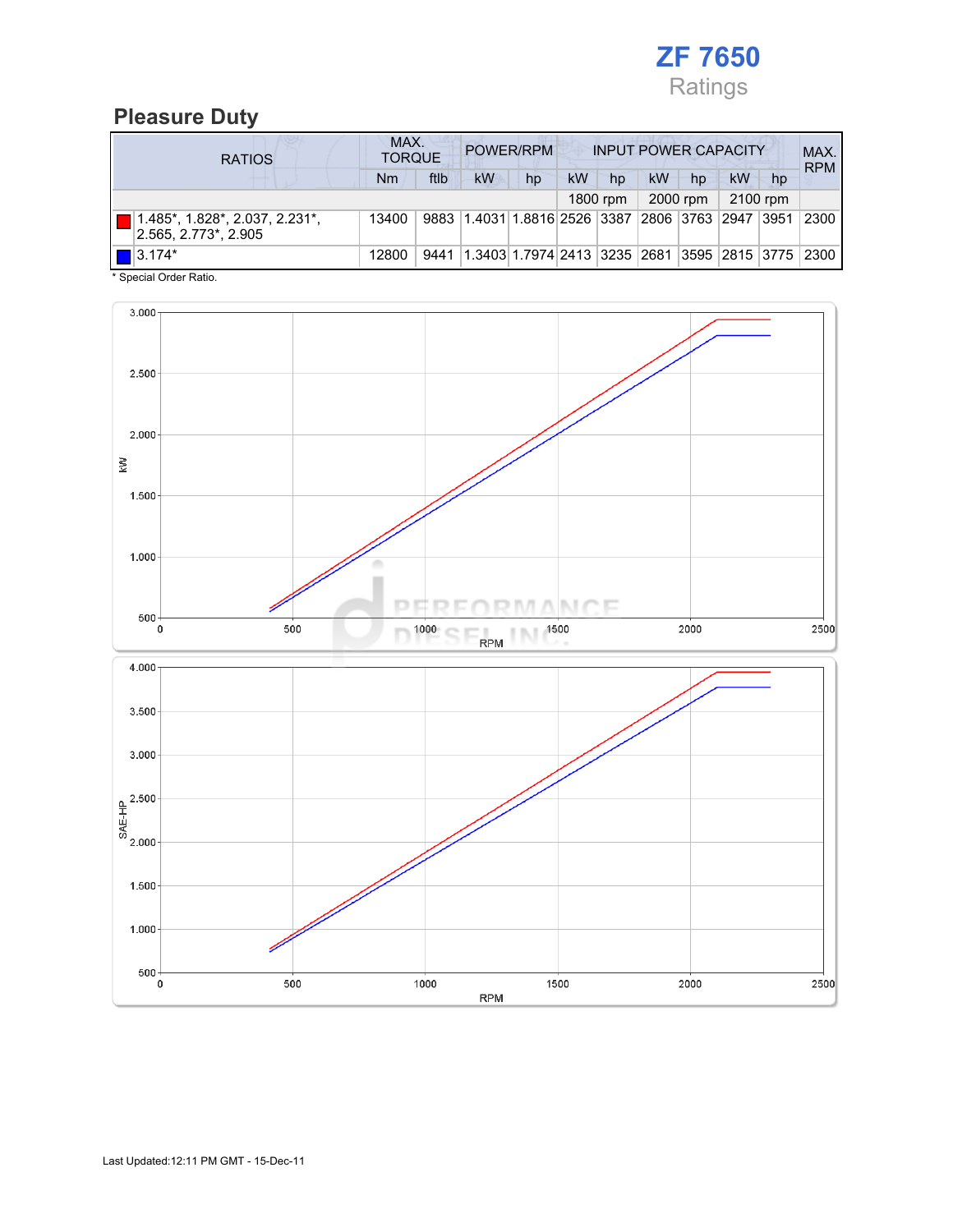

### Light Duty

| <b>RATIOS</b>         | MAX.<br><b>TORQUE</b> |      | POWER/RPM<br><b>INPUT POWER CAPACITY</b>         |    |           |          |                    |           |            | MAX.<br><b>RPM</b> |      |
|-----------------------|-----------------------|------|--------------------------------------------------|----|-----------|----------|--------------------|-----------|------------|--------------------|------|
|                       | Nm                    | ftlb | kW                                               | hp | <b>kW</b> | hp       | <b>kW</b>          | hp        | kW         | hp                 |      |
|                       |                       |      |                                                  |    |           | 1800 rpm |                    | 2000 rpm  |            | 2100 rpm           |      |
| 1.485*, 1.828*, 2.037 | 13400                 |      | 9883   1.4031   1.8816   2526   3387             |    |           |          | 2806   3763        |           | 2947       | 3951               | 2300 |
| $ 2.231*$             | 13200                 |      | 9736 1.3822 1.8536 2488 3336 2764 3707           |    |           |          |                    |           | 2903  3892 |                    | 2300 |
| 12.565                | 12900                 |      | 9515   1.3508   1.8114   2431   3261             |    |           |          | 2702   3623   2837 |           |            | 3804               | 2300 |
| $\Box$ 2.773*         | 12750                 | 9404 | 1.3351 1.7904 2403 3223 2670 3581                |    |           |          |                    |           | 2804       | 3760               | 2300 |
| $\blacksquare$ 2.905  | 12600                 |      | 9293 1.3194 1.7693 2375 3185 2639 3539 2771 3716 |    |           |          |                    |           |            |                    | 2300 |
| $\blacksquare$ 3.174* | 12400                 |      | 9146   1.2984   1.7412   2337   3134   2597      |    |           |          |                    | 3482 2727 |            | 3657               | 2300 |

\* Special Order Ratio.

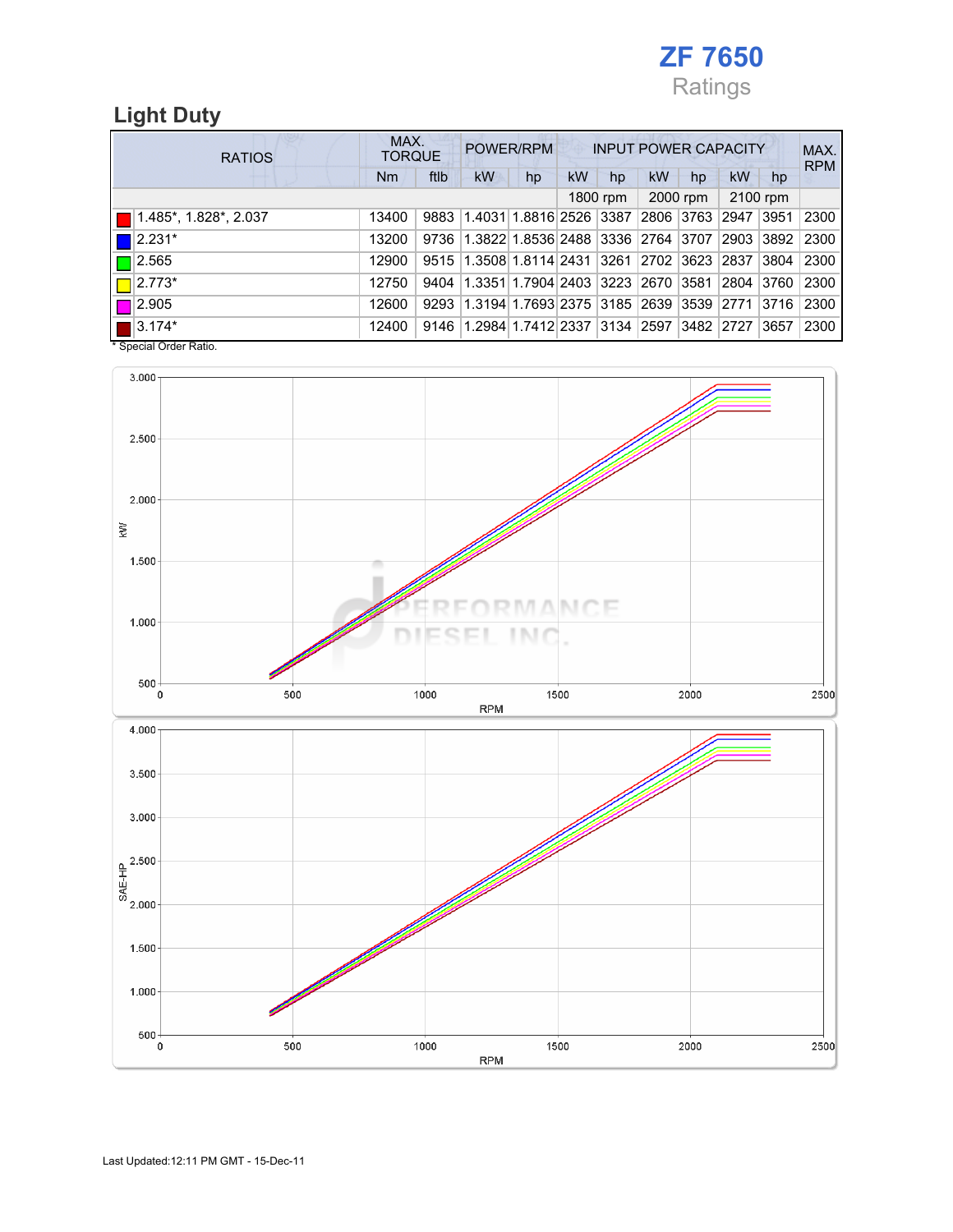

### Medium Duty

| <b>RATIOS</b>                                            | MAX.<br><b>TORQUE</b> | POWER/RPM<br><b>INPUT POWER CAPACITY</b> |                                                       |    |    |          |    | MAX.<br><b>RPM</b> |           |          |      |
|----------------------------------------------------------|-----------------------|------------------------------------------|-------------------------------------------------------|----|----|----------|----|--------------------|-----------|----------|------|
|                                                          | Nm                    | ftlb                                     | <b>kW</b>                                             | hp | kW | hp       | kW | hp                 | <b>kW</b> | hp       |      |
|                                                          |                       |                                          |                                                       |    |    | 1600 rpm |    | 1800 rpm           |           | 2000 rpm |      |
| 1.485*, 1.828*, 2.037, 2.231*,<br>2.565. 2.773*. 2.905   | 12400                 |                                          | 9146 1.2984 1.7412 2077 2786 2337 3134 2597 3482      |    |    |          |    |                    |           |          | 2300 |
| $\blacksquare$ 3.174*<br>$*$ On a simil Onder Definition | 11800                 |                                          | 8703 1.2356 1.6570 1977 2651 2224 2983 2471 3314 2300 |    |    |          |    |                    |           |          |      |

Special Order Ratio.

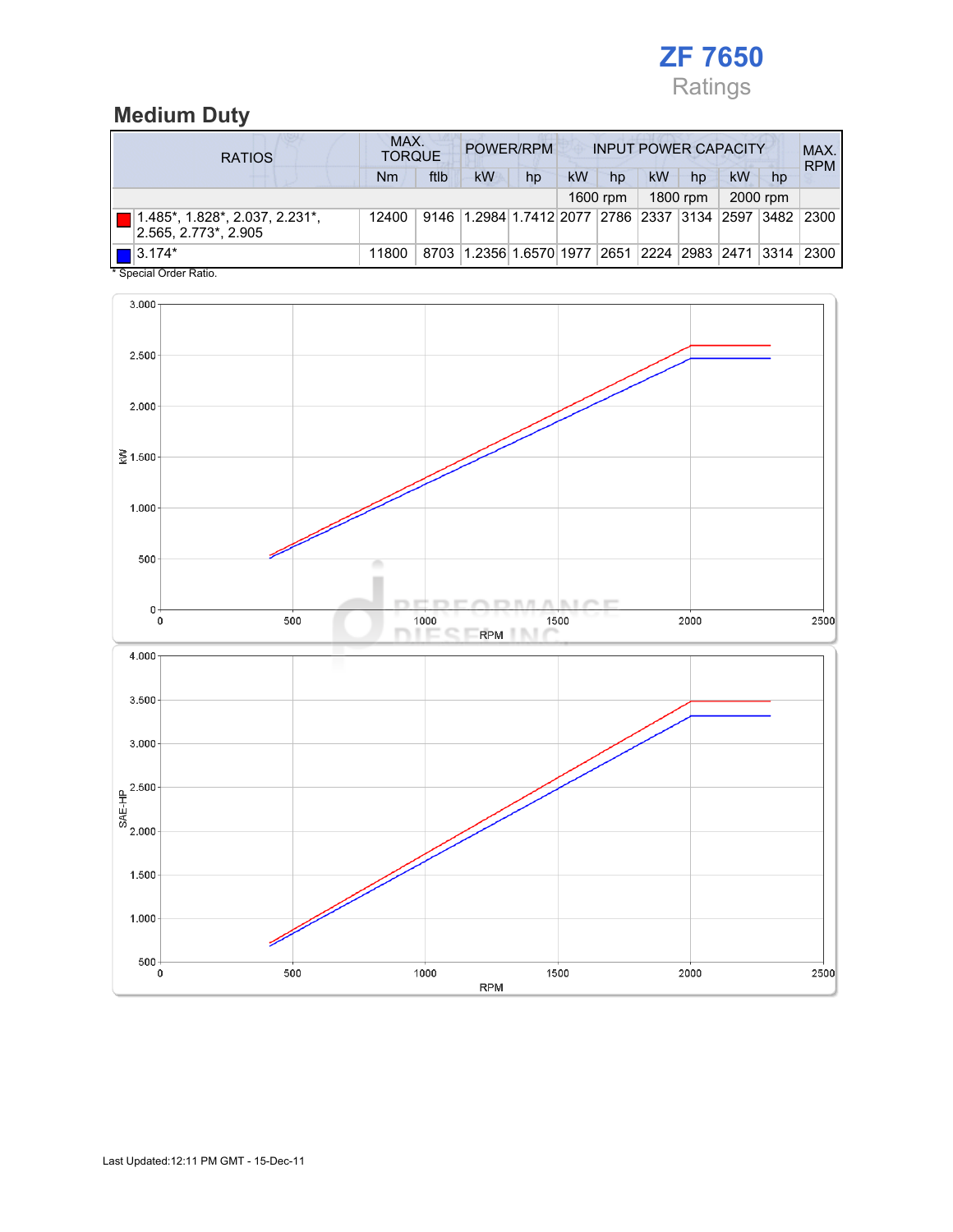

### Continuous Duty

|  | <b>RATIOS</b>                                   |       | MAX.<br>POWER/RPM<br><b>INPUT POWER CAPACITY</b><br><b>TORQUE</b> |                                                  |    |    |          |           |          |      |                | MAX.<br><b>RPM</b> |
|--|-------------------------------------------------|-------|-------------------------------------------------------------------|--------------------------------------------------|----|----|----------|-----------|----------|------|----------------|--------------------|
|  |                                                 | Nm    | ftlb                                                              | <b>kW</b>                                        | hp | kW | hp       | <b>kW</b> | hp       | kW   | hp             |                    |
|  |                                                 |       |                                                                   |                                                  |    |    | 1200 rpm |           | 1600 rpm |      | 1800 rpm       |                    |
|  | 1.485*, 1.828*, 2.037, 2.231*,<br>2.565, 2.773* | 11000 |                                                                   | 8113 1.1518 1.5446 1382 1854 1843 2471 2073 2780 |    |    |          |           |          |      |                | 1800               |
|  | 2.905                                           | 10560 | 7789                                                              | 1.1058 1.4828 1327 1779 1769 2373                |    |    |          |           |          | 1990 | 2669           | 1800               |
|  | $\blacksquare$ 3.174*                           | 9700  | 7154                                                              | 1.0157 1.3621 1219  1635  1625  2179  1828       |    |    |          |           |          |      | $ 2452\rangle$ | 1800               |

\* Special Order Ratio.

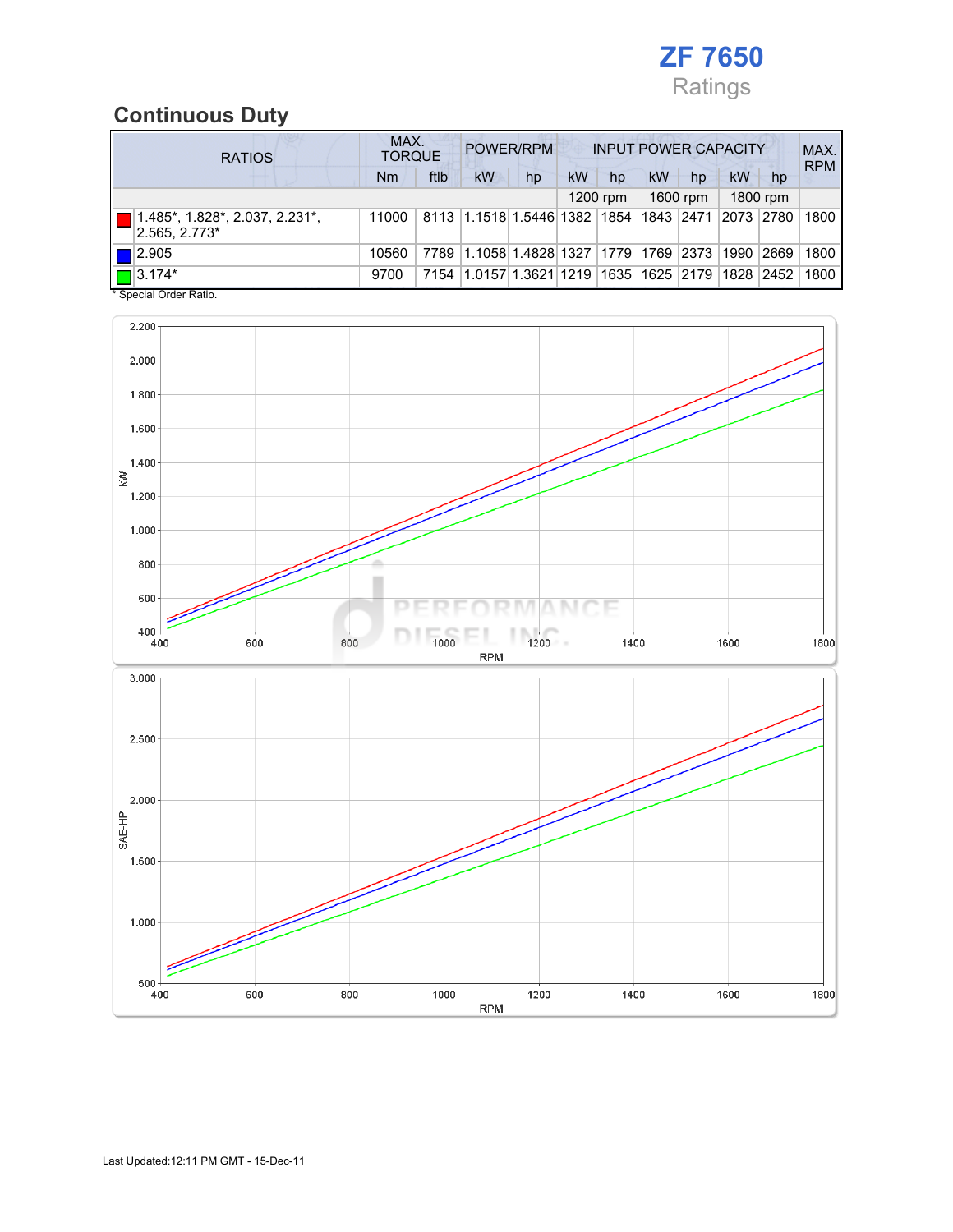



|            | mm (inches)    |                |            |                |                            |            |            |                          |           |  |
|------------|----------------|----------------|------------|----------------|----------------------------|------------|------------|--------------------------|-----------|--|
|            | B <sub>1</sub> | B <sub>2</sub> | H1         | H <sub>2</sub> |                            |            | L2         | $L_3$                    | Bell Hsg. |  |
| 340 (13.4) | 500 (19.7)     | 500 (19.7)     | 348 (13.7) | 694 (27.3)     | 759 (29.9)                 | 640 (25.2) | 146 (5.75) | $\overline{\phantom{0}}$ | 00        |  |
|            |                | Weight kg (lb) |            |                | Oil Capacity Litre (US qt) |            |            |                          |           |  |
|            |                | 970 (2,134)    |            | 75.0 (79.5)    |                            |            |            |                          |           |  |
|            |                |                |            |                |                            |            |            |                          |           |  |

# SAE Bell Housing Dimensions<br> **SAE Bell Housing Dimensions**<br> **DEOPMANCE**

|         |    | B              |    |                                                 | <b>Bolt Holes</b> |     |                 |  |
|---------|----|----------------|----|-------------------------------------------------|-------------------|-----|-----------------|--|
| SAE No. |    |                |    |                                                 |                   | No. | <b>Diameter</b> |  |
|         | mm | $\overline{m}$ | mm | mm                                              |                   |     | mm              |  |
| 00      |    |                |    | 787.4 31 850.9 33.5 882.65 34.75 16 13.49 17/32 |                   |     |                 |  |

### Output Coupling Dimensions

|    |                         |    |    |    |              |                                                    |     | <b>Bolt Holes</b> |              |  |  |  |
|----|-------------------------|----|----|----|--------------|----------------------------------------------------|-----|-------------------|--------------|--|--|--|
|    |                         |    |    |    |              |                                                    | No. |                   | Diameter (E) |  |  |  |
| mm | $\overline{\mathsf{I}}$ | mm | In | mm | $\mathsf{I}$ | mm                                                 |     | mm                |              |  |  |  |
|    |                         |    |    |    |              | 320   12.6   280   11.0   230   9.06   30.0   1.18 | -16 | 24.2              | 0.95         |  |  |  |